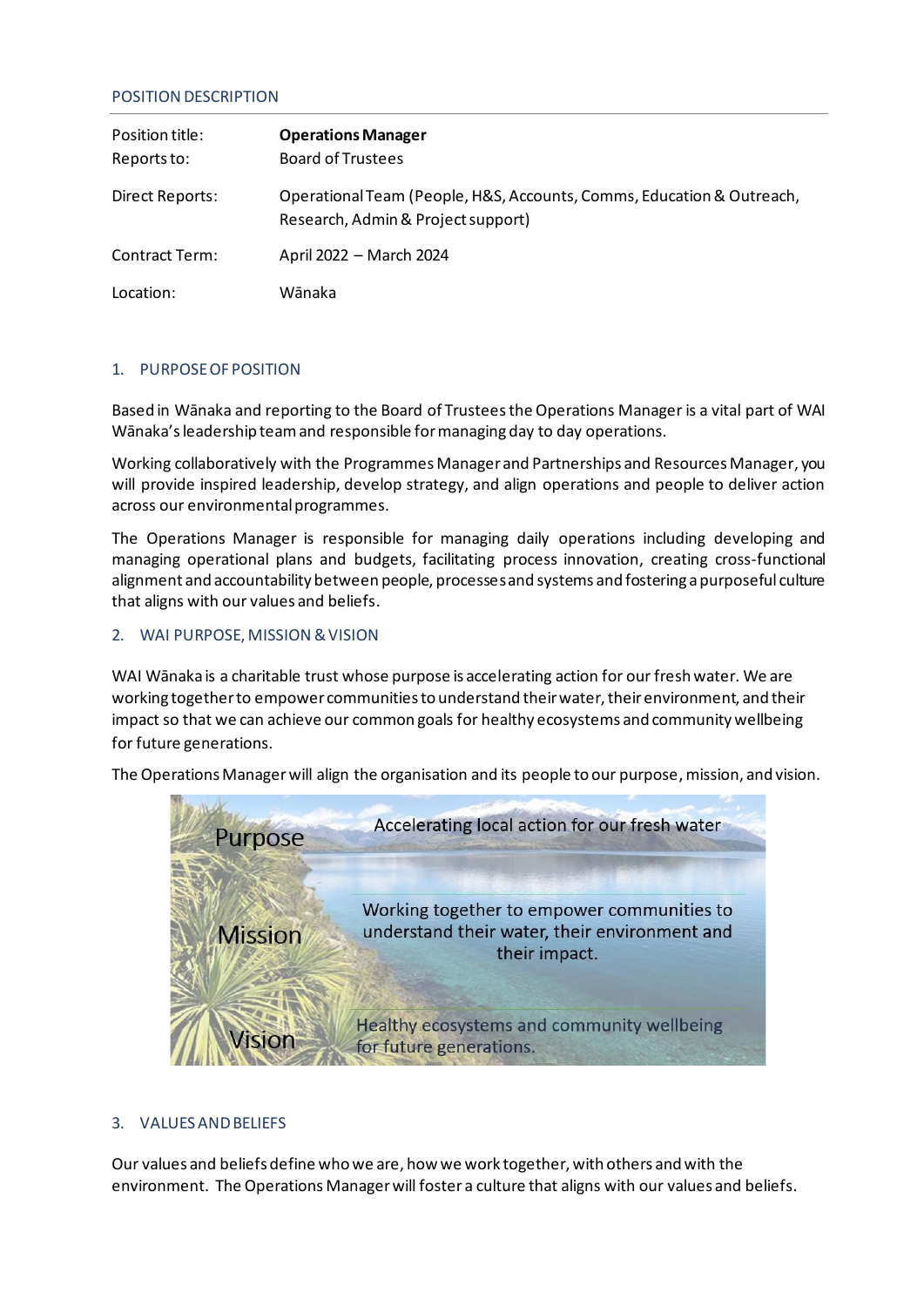| Leadership<br>Ownership<br><b>Action</b>            | Act like the leaders we are: We take ownership of our vision to help us stay<br>focused. We think big to ensure our work is effective. We take action to<br>deliver enduring positive outcomes for our water.                                                                         |
|-----------------------------------------------------|---------------------------------------------------------------------------------------------------------------------------------------------------------------------------------------------------------------------------------------------------------------------------------------|
| <b>Data</b><br><b>Knowledge</b><br><b>Outcomes</b>  | We're outcome and future focused: We are solution finders, proactive and<br>open to new opportunities to enhance our work. We involve experts and use<br>the best information and data available to advocate for change and inform<br>decision making.                                |
| <b>Team</b><br><b>Collaboration</b><br><b>Trust</b> | We create change through trust-based partnership: We are a diverse team.<br>We work collaboratively to achieve change and encourage others to join in<br>on the journey. We listen, learn from others, share knowledge and<br>communicate constructively.                             |
| Whole of<br>ecosystem                               | Ki uta ki tai - From the mountains to the sea: We take a whole-systems<br>approach to the sustainable management of water. By caring for our place,<br>our community ensures that problems in our catchment are not passed on<br>to those downstream.                                 |
| Whole of<br><b>Community</b>                        | Kaitiakitanga: From business to recreation, rural to urban, resident to visitor<br>- we bridge the gaps. We believe that each of us has a part to play in<br>embracing the principles of guardianship and stewardship of the land and<br>water for the benefit of future generations. |

# ABOUT WAI WĀNAKA

WAI Wānaka started as a group of passionate volunteers in 2016 and is now a bustling workplace of more than 40 people.

The WAI Wānaka team care deeply about the work we do and the impact it has on the community and environment. The responsibility for our waterways, expressed in the concept of Ki uta ki tai (from the mountains to the seas), is especially important in the UpperClutha, given our location at the headwaters of the mighty Mata-Au (Clutha River).

WAI Wānaka fosters a purposeful work environment supported by effective systems and processes. We promote good wellbeing offering flexibility in work schedules and work from home opportunities which align with an employee's desire to meet their family and personal commitments, enjoy their community and the many outdoor activities that the Upper Clutha provides.



*Upper Clutha Catchment as defined by WAI Wānaka*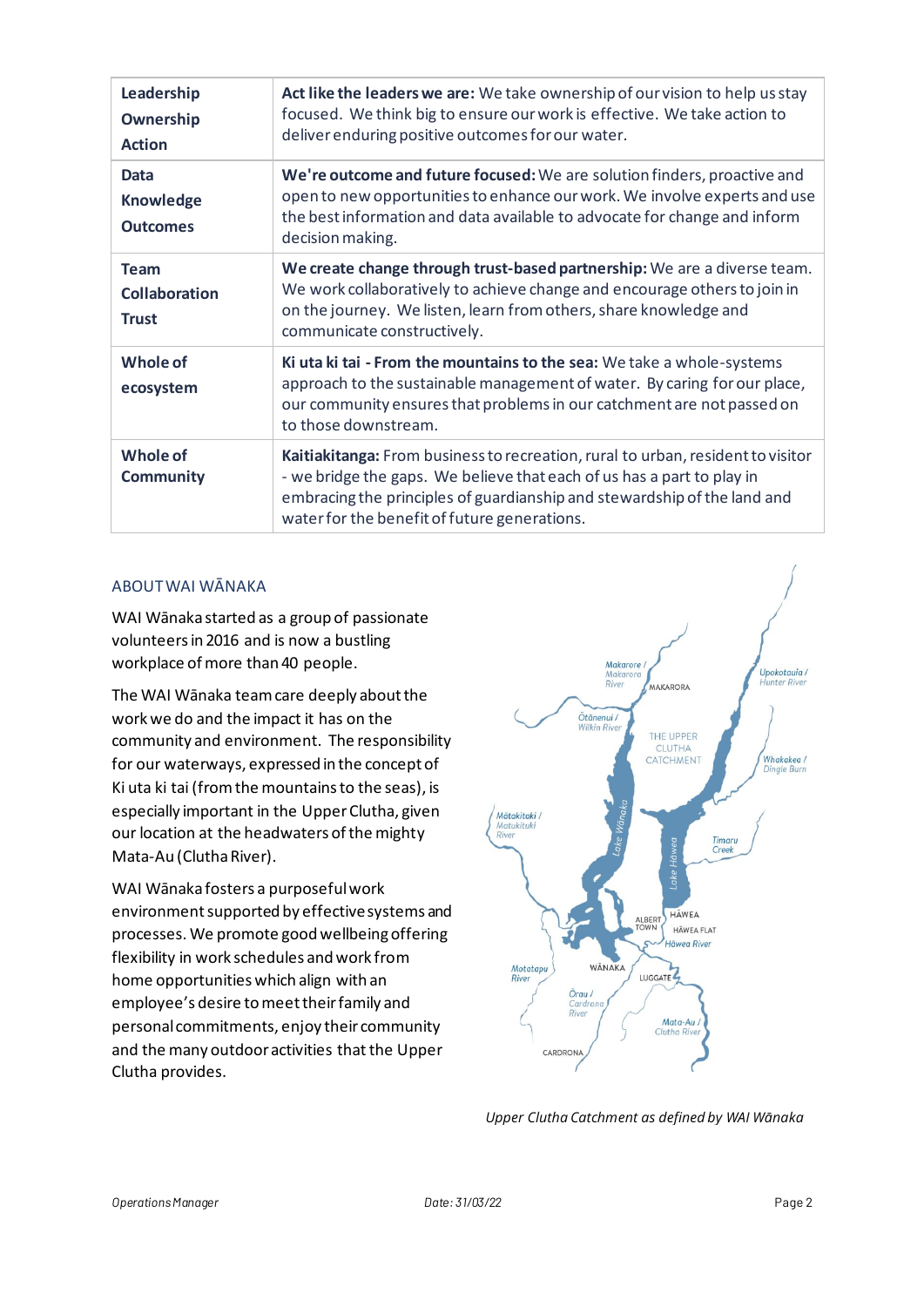### 4. GOVERNANCE and ORGANISATIONAL STRUCTURE

WAI Wānaka is governed by a Board of Trustees supported by Board Committees and Specialist Advisory Groups. Major projects are governed by steering groups involving key stakeholders as members. Ourorganisational structure provides good governance, supportive management and promotesinnovation, collaboration and purpose.



#### 5. KEY RELATIONSHIPS

| <b>KEY RELATIONSHIPS</b>                                                                                                  | <b>TYPICAL NATURE OF CONTACT</b>                                                                                                                                                                                                                                                                  |
|---------------------------------------------------------------------------------------------------------------------------|---------------------------------------------------------------------------------------------------------------------------------------------------------------------------------------------------------------------------------------------------------------------------------------------------|
| <b>Board of Trustees</b>                                                                                                  | Reporting and taking direction from the Board.<br>٠                                                                                                                                                                                                                                               |
| <b>Committees and</b><br><b>Specialist Advisory Groups</b>                                                                | Member of committee and advisory groups.<br>٠<br>Working collaboratively with committee and advisory group members to govern<br>٠<br>WAI Wānaka and formulate ways to bring best practise and vision into action.                                                                                 |
| <b>Programmes Manager</b><br><b>Partnerships &amp; Resources</b><br><b>Manager</b>                                        | Together you are the leadership team of 3.<br>Working collaboratively to:<br>٠<br>assess and create opportunities<br>develop and action strategy<br>✓<br>align operations and people to deliver across multiple environmental<br>programmes                                                       |
| <b>Operational Team</b>                                                                                                   | Manager of the operational team.<br>٠                                                                                                                                                                                                                                                             |
| Key external stakeholders:<br>ORC, QLDC, government, iwi,<br>DoC, educational and science<br>experts and community groups | Stakeholder engagement. Working collaboratively, cohesively and connecting in<br>٠<br>with external stakeholders to ensure our work has meaning and impact, and that<br>it is not being duplicated elsewhere.<br>Facilitating enduring partnerships and relationships with external stakeholders. |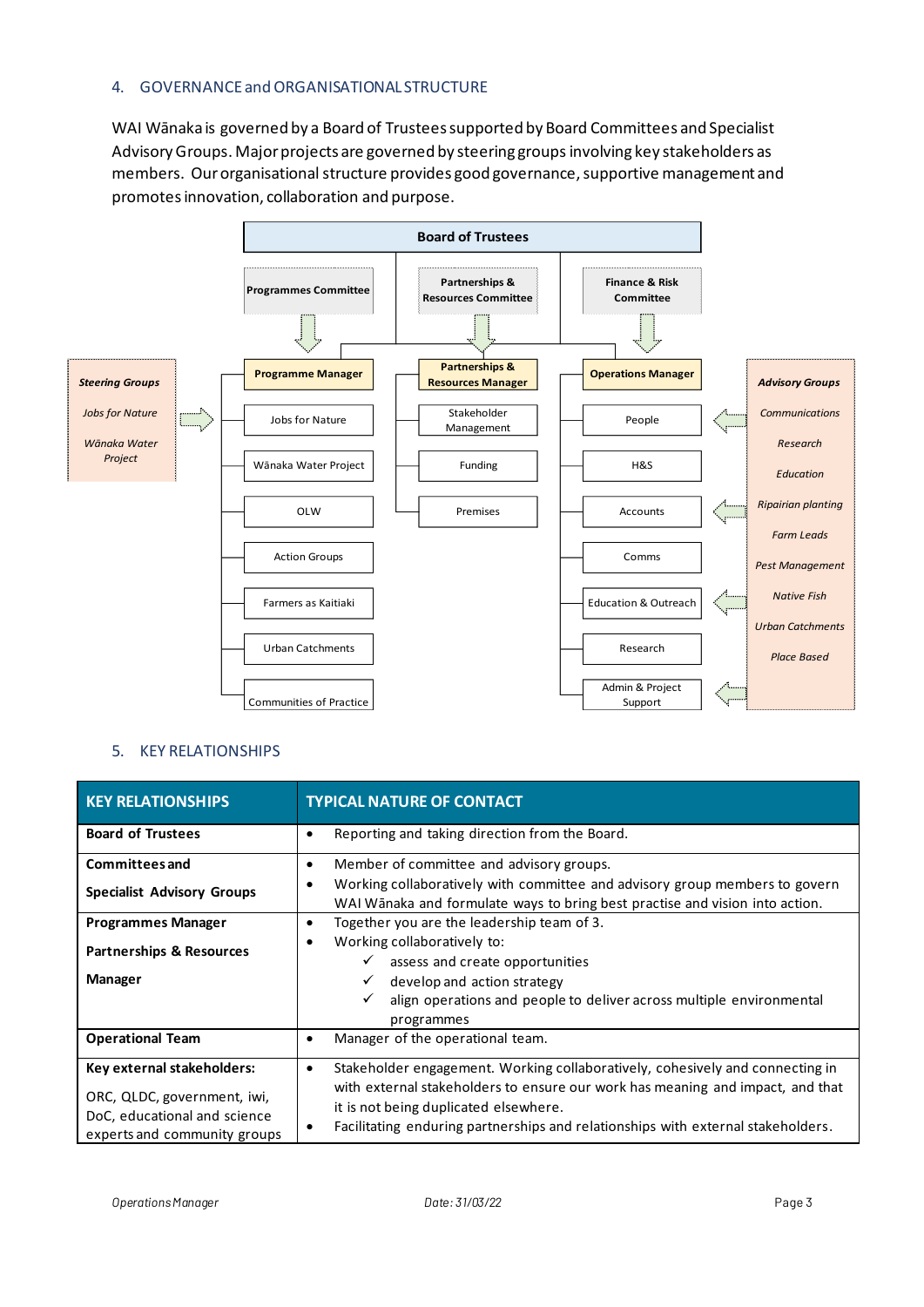# 6. KEY ACCOUNTABILITIES

# *These accountabilities may change from time to time as WAI evolves and direction changes*

| <b>ACCOUNTABILITIES</b>                                                                 | <b>PERFORMANCE INDICATOR</b>                                                                                                                                                                         |
|-----------------------------------------------------------------------------------------|------------------------------------------------------------------------------------------------------------------------------------------------------------------------------------------------------|
| Assisting with the development of strategies<br>and implementation of agreed priorities | Taking direction and instruction from the Board and working<br>$\bullet$<br>collaboratively with the Programme Manager and Partnerships and<br>Resources Manager to lead WAI Wānaka with confidence, |
|                                                                                         | empathy, and integrity.<br>Implementing agreed priorities.<br>$\bullet$                                                                                                                              |
|                                                                                         | Creating, assessing and developing new opportunities, partnerships<br>٠<br>and programmes which align with our values and beliefs and<br>provide enduring environmental impact.                      |
|                                                                                         | Leveraging internal and external relationships to inspire action and<br>$\bullet$<br>achieve results.                                                                                                |
|                                                                                         | Developing solutions collaboratively.<br>٠                                                                                                                                                           |
| Development and management of                                                           | Financial planning and analysis.<br>$\bullet$                                                                                                                                                        |
| operational plans and budgets.                                                          | Turning strategy into operational plans. Developing, implementing<br>٠<br>and monitoring operational plans.                                                                                          |
|                                                                                         | Setting and tracking budgets.<br>$\bullet$                                                                                                                                                           |
|                                                                                         | Preparing monthly management accounts.<br>٠                                                                                                                                                          |
|                                                                                         | Overseeing expenditure.<br>$\bullet$                                                                                                                                                                 |
| Ensuring smooth and efficient operations                                                | Setting up operations to deliver effectively and efficiently across<br>$\bullet$                                                                                                                     |
| while remaining agile to opportunity.                                                   | programmes.                                                                                                                                                                                          |
|                                                                                         | Setting clear goals and standards for programmes, functions (eg<br>$\bullet$                                                                                                                         |
|                                                                                         | H&S) and people, supporting people to achieve goals and                                                                                                                                              |
|                                                                                         | standards, and nurturing accountability.                                                                                                                                                             |
|                                                                                         | Analysing current operations and implementing new and innovative<br>ways of working to add further value or pivot and re-centre when                                                                 |
|                                                                                         | things don't go as planned or new opportunities arise.                                                                                                                                               |
|                                                                                         | Delegating appropriately - tapping into the skills and strengths of<br>٠                                                                                                                             |
|                                                                                         | others to produce quality outcomes.                                                                                                                                                                  |
|                                                                                         | Encouraging employees to look out for opportunities.<br>$\bullet$                                                                                                                                    |
| Facilitating process innovation and                                                     | Developing, implementing and monitoring operational policies,<br>$\bullet$                                                                                                                           |
| streamlining operational policies,                                                      | procedures and practices.                                                                                                                                                                            |
| procedures and practices.                                                               | Facilitating innovation in work and processes.<br>٠                                                                                                                                                  |
|                                                                                         | Encouraging others to develop innovative processes,<br>$\bullet$                                                                                                                                     |
|                                                                                         | communications, and accountabilities resulting in process<br>improvements.                                                                                                                           |
|                                                                                         | Fostering a culture that aligns with WAI Wānaka's values and<br>$\bullet$                                                                                                                            |
| Fostering a purposeful culture that aligns                                              | beliefs.                                                                                                                                                                                             |
| with our values and beliefs.                                                            | Engaging employees and aligning their work to WAI Wānaka's<br>$\bullet$                                                                                                                              |
|                                                                                         | purpose.                                                                                                                                                                                             |
|                                                                                         | Managing with transparency, openly sharing information, and<br>$\bullet$                                                                                                                             |
|                                                                                         | communicating WAI Wānaka's vision and goals thus enabling                                                                                                                                            |
|                                                                                         | others to understand what is trying to be achieved so they can take                                                                                                                                  |
|                                                                                         | ownership of their own efforts.<br>Creating a work environment where everyone is valued.<br>٠                                                                                                        |
|                                                                                         | Understanding where employees are coming from and working<br>$\bullet$                                                                                                                               |
| Developing and supporting staff to grow and                                             | with them to ensure they best fit their position. Collaborating with                                                                                                                                 |
| perform effectively in their roles.                                                     | individual employees to establish work plans and priorities.                                                                                                                                         |
|                                                                                         | Monitoring effectiveness of these work plans and re-prioritising                                                                                                                                     |
|                                                                                         | and streamlining as necessary.                                                                                                                                                                       |
|                                                                                         | Caring deeply for employees, supporting them and providing<br>$\bullet$                                                                                                                              |
|                                                                                         | guidance when needed. Considering their wellbeing, expertise and                                                                                                                                     |
|                                                                                         | desires for growth when matching them to work opportunities and<br>establishing training and development pathways.                                                                                   |